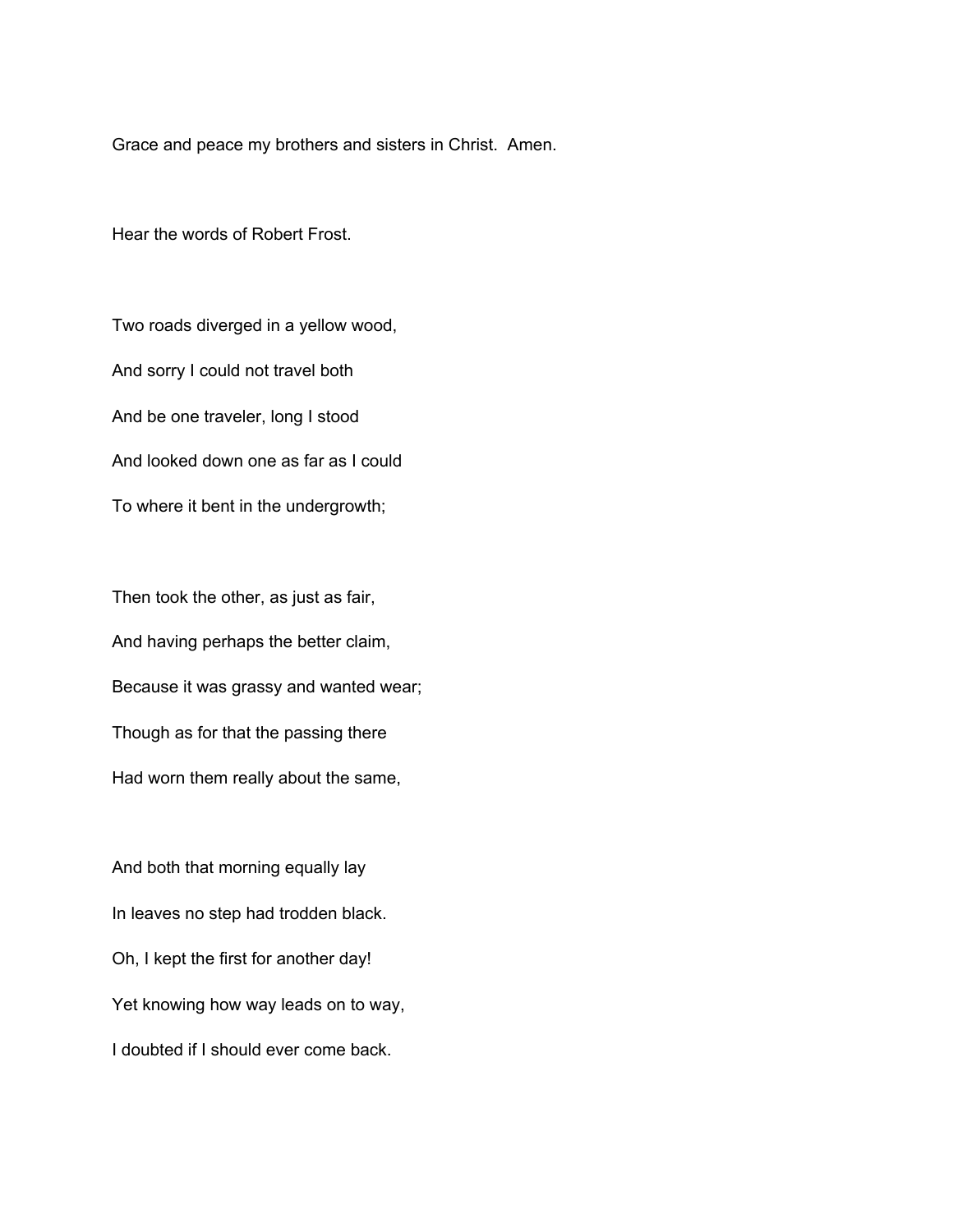I shall be telling this with a sigh

Somewhere ages and ages hence:

Two roads diverged in a wood, and I—

I took the one less traveled by,

And that has made all the difference.

Stories of my people, the Ojibwe, tell of an age when intentions will be revealed. The path we currently travel will divide and those who are non-Native to this place will choose between the two trails that result from the split. One trail appears heavily travelled and smooth but when you step on it, you can feel the shards of jagged and broken promises piercing the soles of your feet. The other trail seems untravelled. The grass is so tall that you can't see very far down it. Native people must choose if we will follow the masses or if we will turn and go back, retracing the steps of our ancestors, picking up the broken pieces of our culture and identities that were stripped from us along the way. The people who turn back and retrace our ancestors' steps will be known as the New People.

Our stories tell us that that Ojibwe and the settlers have opportunity to build a great Nation but we must do it together, working towards a common goal. A goal that benefits all of creation not just human beings, and most certainly not just one people group. The pieces that the New People collect as they retrace the steps of our ancestors will be key to building this Nation, but the journey for them will be hard and the lives of service they live will leave them carrying a heavy weight. The New People will never catch up to those who choose the trail of broken and scorched things. People who travel this beaten path move too quickly. They are missing the tools they need to participate in healthy co-creation but the New People have no way to catch them and teach them what was lost. So, only those who walk the grassy trail will be equipped to find healing and peace. Our stories ask us, Which trail will you walk? And will we be one of the New People or not?

The story of Nehemiah reminds me of this teaching. His people were scattered. Many were living in captivity in lands far from their traditional home. Enough time had passed that a new generation had come into their communities. A generation of children that only knew stories of their homeland. A generation who knew only the life of exile. But, there was a group who had returned home. This remnant of the original community had a hard time. Others had taken over during exile so when they returned, they were marginalized in their own homelands. They cleaved to the teachings of their people. They worshipped God in the way of their ancestors.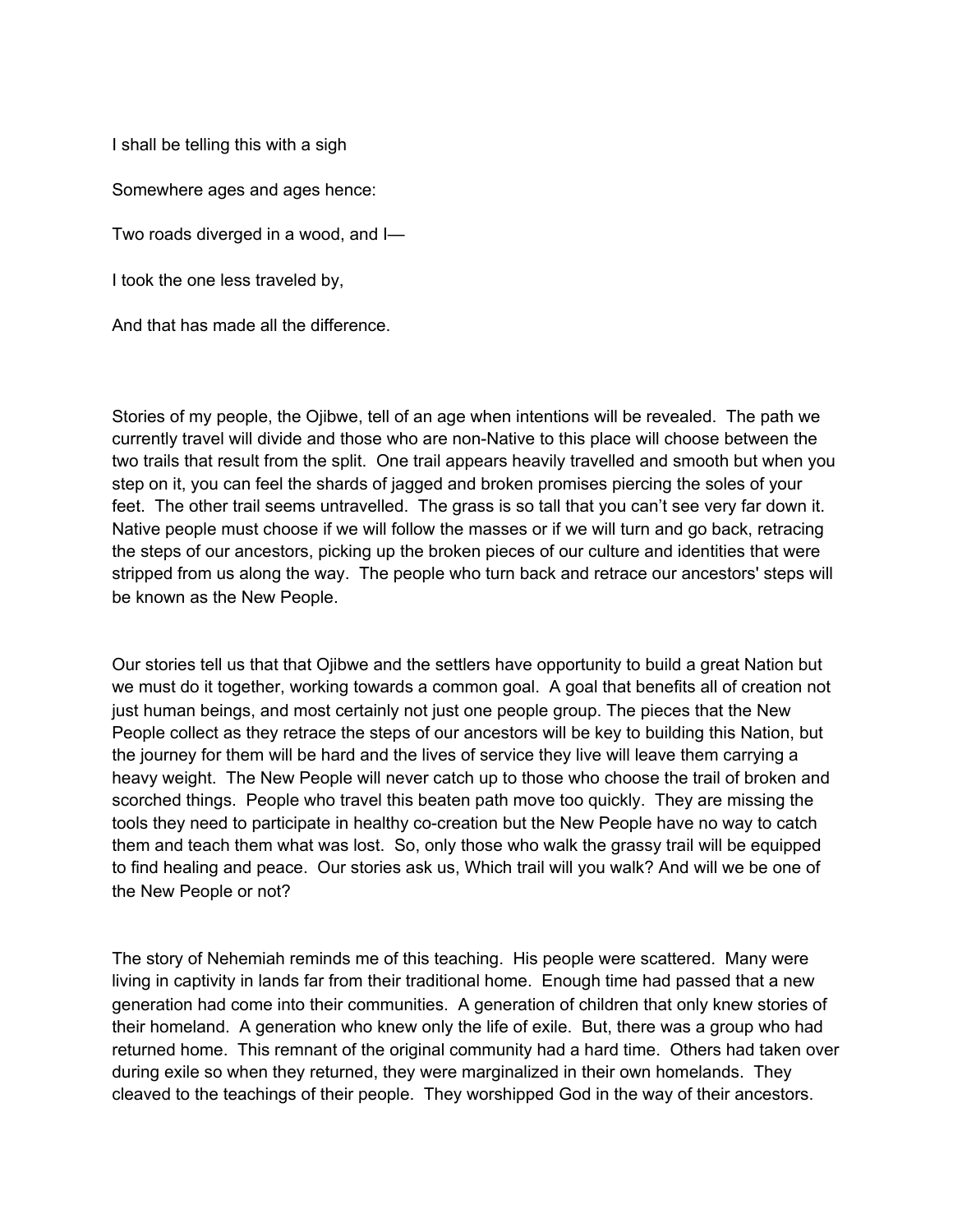And they experienced the crushing weight of oppression that marginalization brings. Yet, they were the hope for those who remained in captivity. This remnant was a reminder that God is forever faithful and that liberation for all would one day indeed come.

It was under these circumstances that Nehemiah, a captive, received news of the remnant and the destruction of Jerusalem. The beaten trail of scorched and broken things had stopped on the remnant's door. The walls of their city were burning. The lands of their ancestors were lying in ruins. It was during this time that God whispered to Nehemiah, "be one of the New People. Retrace the trail you traveled to get here. Rebuild the city of your ancestors. Go so that they can see that I, the God of hope and liberation, cannot be defeated." And Nehemiah went.

Charged by God to be a ministry that rebuilds that which is broken, members of Together Here Ministries have spent the past 3 years laying ground work to build the bridges reconciliation brings. During this time, I have traveled throughout our synod, teaching about this land. In these times of shared space, I have been gifted stories from those who came to listen and learn. And from these stories, I have affirmed a very real truth. We all love this land. Indigenous and settler alike, this is our home. This is where we have built lives, where we have reared children, and where we have buried our dead. We describe this space as God's Country. And our connection to the land and water that make northeastern Minnesota runs deep.

But equally deep run the divisions that separate us. We disagree on how to live well on this land. We disagree about what love of land looks like. We disagree about who deserves what and who should get to do what and when they should get to do it. And we split ourselves up based on our disagreements. Each of us holds firmly to our own understandings, making it so we're incapable of seeing the full picture that God has laid in front of us.

Yet, despite all our disagreements, we agree on one very important thing: our disagreements are tearing this land apart at the seams. Rallies have taken to the streets. Social media is filled with slogans. Some of our communities are literally on fire. And many of us are standing stunned, grasping buckets full of shattered illusions. We are coming to realize that it's possible that there have been many things that we simply did not see. We agree that the land we love needs rebuilding. But where do we start? How do we even begin? Maybe, the answers we seek can be found by going backward instead of forward, from engaging in a journey of reconnection.

When Jesus' path intersects that of the man born blind, he gathers those whom he called, then using the soil of the earth, that from which all was originally formed, he combines it with the water of life - his very saliva. With water and earth, he equips the blind man to see. This story